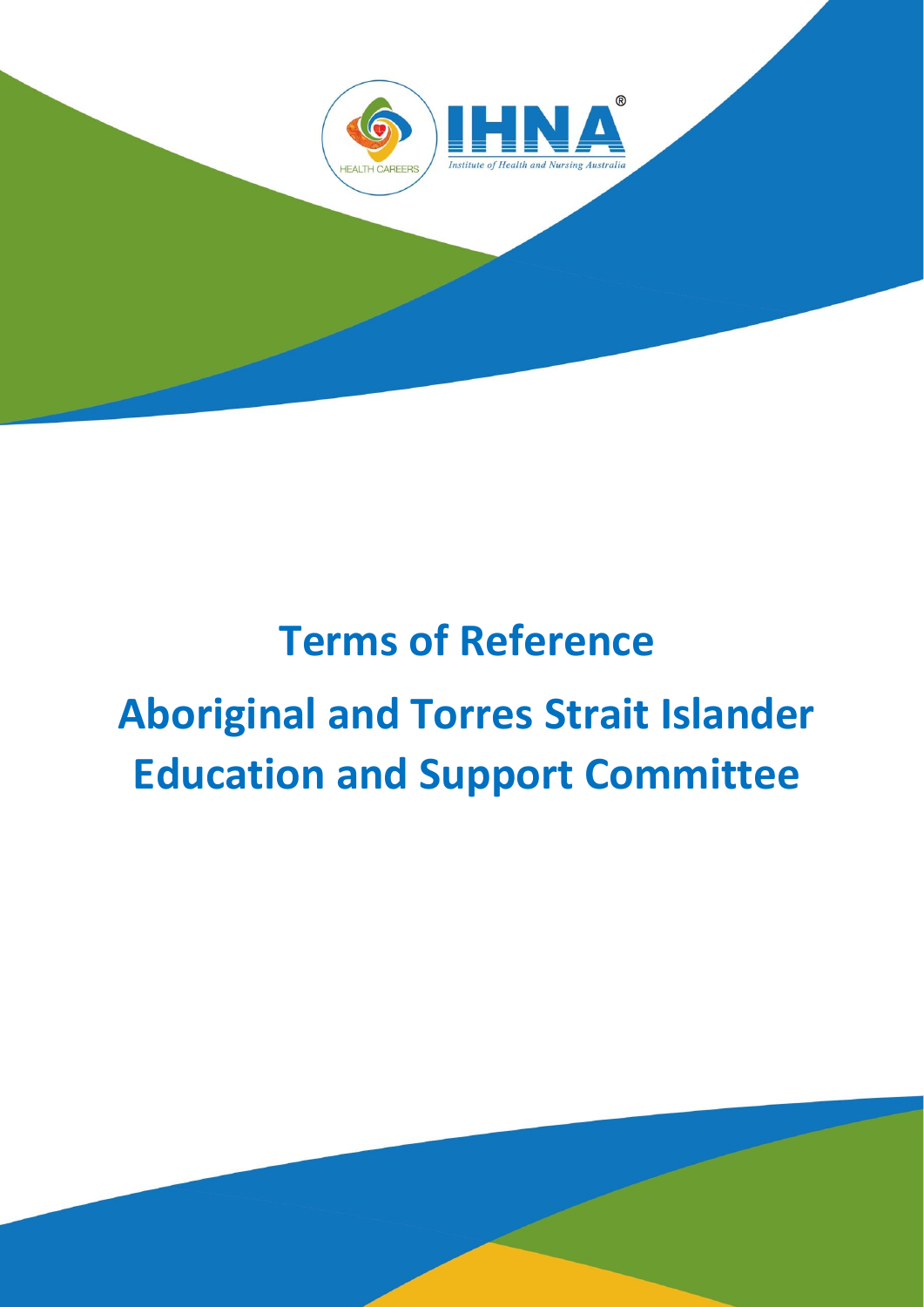

# **1. Title of Document**

Terms of Reference of the Aboriginal and Torres Strait Islanders Education and Support Committee

# **2. Establishment**

The Aboriginal and Torres Strait Islanders Education and Support Committee is established as a standing committee of the Academic Board established under the Academic Board Terms of Reference.

# **3. Rationale**

Institute of Health and Nursing Australia (IHNA) is committed to self-determination by empowering, supporting and creating partnerships with Aboriginal and/or Torres Strait Islander students, staff and their communities that ensure a culturally rich, relevant and engaged learning experience which embeds Aboriginal and/or Torres Strait Islander Peoples heritage and culture. The Committee has been formed to institutionalise the practice through a formal committee set up where the Aboriginal and/or Torres Strait Islander education and support system will remain integral in IHNA's core business on education and training.

# **4. Objectives**

- 4.1 Provide recommendations to the Academic Board on the Aboriginal and Torres Strait Islanders education and support policy, strategies, initiatives, and innovation that promote activities and education that foster cultural awareness, sensitivity and safety<sup>1</sup> in IHNA;
- 4.2 Oversee and monitor specific Aboriginal and Torres Strait Islanders education, training, professional development and employment programs;
- 4.3 Support the facilitation and development of strategic relationships with Aboriginal and Torres Strait Islander communities and local groups;
- 4.4 Develop opportunities within IHNA to improve socio-economic outcomes for Aboriginal and Torres Strait Islander peoples and communities

## **5. Chair and Deputy Chair**

The Chair of the Committee will be a representative of Aboriginal and Torres Strait Islander Peoples. The Chair may elect the Director of Studies as the Deputy Chair.

<sup>1</sup> **\*Cultural safety** is a concept that emerged in the late 1980s as a framework for the delivery of more appropriate health services for the Maori people in New Zealand. More recently it has become recognised that the concept is useful in all health care settings - not just those involving Maori, Aboriginal and Torres Strait Islander peoples. [Guidelines for Cultural Safety, the](http://pro.healthmentoronline.com/assets/Uploads/refract/pdf/Nursing_Council_cultural-safety11.pdf)  [Treaty of Waitangi and Māori Health](http://pro.healthmentoronline.com/assets/Uploads/refract/pdf/Nursing_Council_cultural-safety11.pdf) in Nursing Education and Practice" (PDF). *Nursing Council of New Zealand*. Retrieved 17 February 2020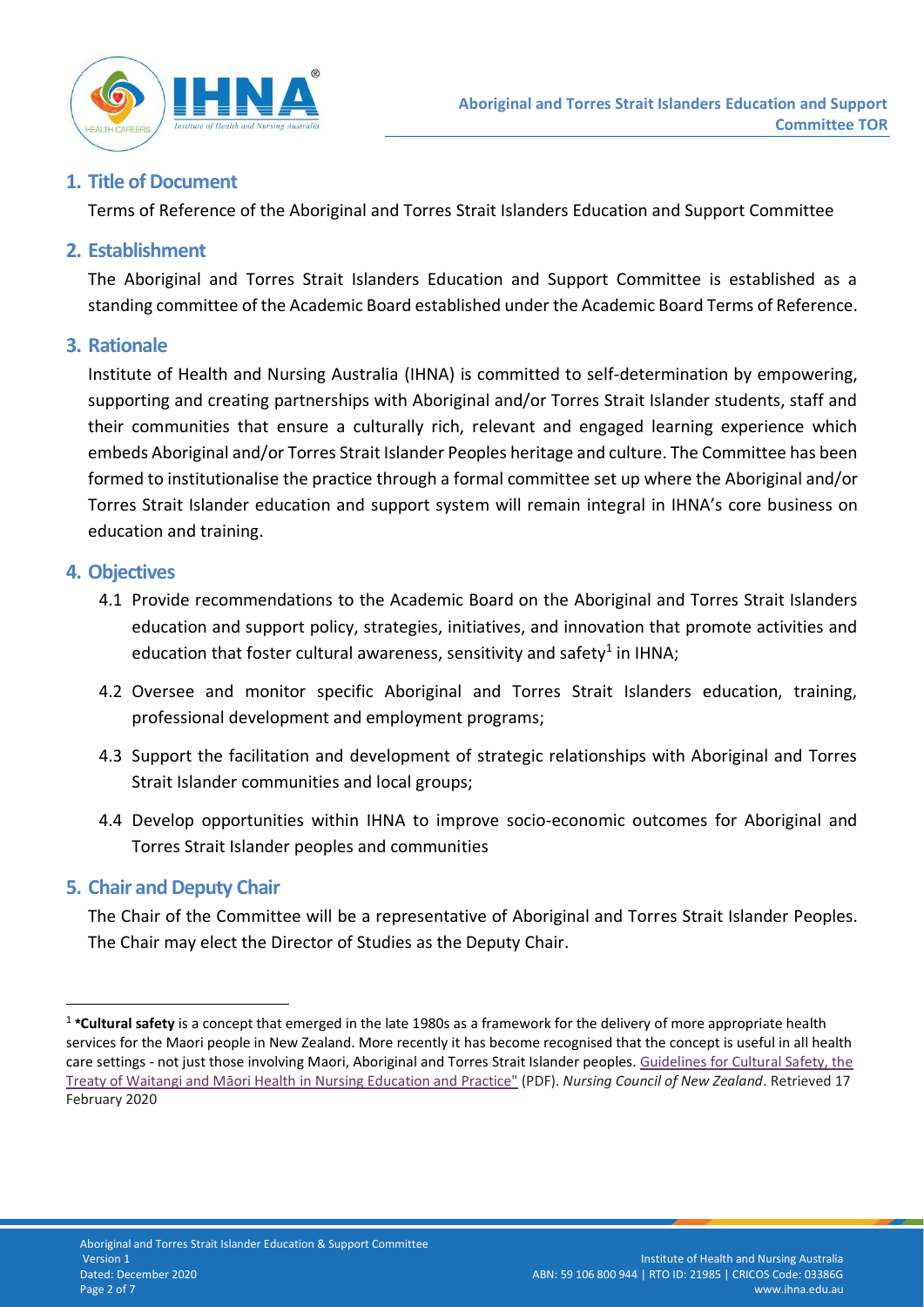

# **6. Membership**

- 6.1 The Committee shall comprise:
	- Director of Studies
	- Academic Director
	- Aboriginal and Torres Strait Islander Peoples' representatives from VIC, WA and NSW
	- Secretary (in attendance)
- 6.2 Invited guests, with permission from the Chair, may attend meetings of the Committee, and with the permission from the Chair, they may address the Committee on issues being considered before the Committee.

# **7. Roles and Responsibilities**

The Committee is responsible for the following roles and functions:

- 7.1 Develop, implement, monitor and review plans and policies to support and guide IHNA's Aboriginal and Torres Strait Islander strategies in academics, education, scholarship and services and their effectiveness;
- 7.2 Provide reports, as required, to the Academic Board on the implementation of IHNA's Aboriginal and Torres Strait Islander education, scholarship, services and support strategies;
- 7.3 Establish, build and strengthen relationships with Aboriginal and Torres Strait Islander peoples and services as well as connecting to Aboriginal and Torres Strait Islander communities;
- 7.4 Oversee the provision, in partnership with Aboriginal and Torres Strait Islander peoples and communities, of education, scholarship and training ensuring quality, engaging, and culturally appropriate, sensitive and safe teaching that is relevant and evidence based;
- 7.5 Promote education and training as a lifelong pursuit;
- 7.6 Ensure Aboriginal and Torres Strait Islander peoples are better equipped to secure meaningful and rewarding employment and to lead healthy, fulfilling and successful lives with support and self-determination;
- 7.7 Oversee IHNA educators are committed to educating students and staff with the opportunity to understand the history of Aboriginal and/or Torres Strait Islander Australians;
- 7.8 Oversee IHNA's commitment to improving the quality of services provided to Aboriginal and/or Torres Strait Islander Australians by embedding an Culturally appropriate Aboriginal graduate attribute and/or Aboriginal and/or Torres Strait Islander course intended learning outcome into every IHNA course;
- 7.9 Ensure that all IHNA graduates have a professional capacity to work with and for Aboriginal and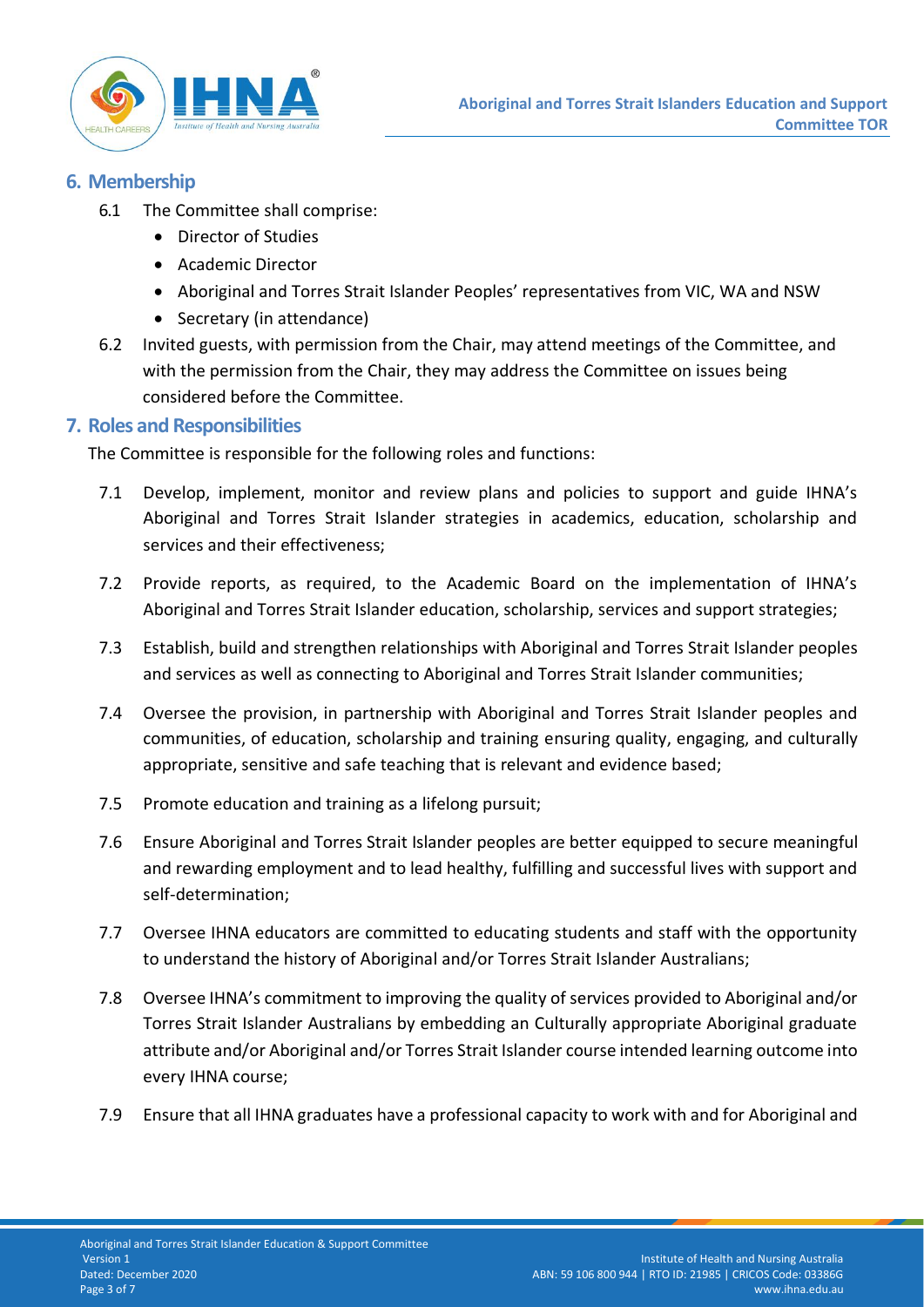

Torres Strait Islander Australians;

- 7.10 Promote representation from Aboriginal and/or Torres Strait Islander background in all IHNA's Committee, Student Council, course delivery and administration area;
- 7.11 Ensure that staff are provided with on-going opportunities to access Aboriginal and Torres Strait Islander cultural education through professional learning and career development opportunities and engagement;
- 7.12 Oversee the process of students' developing deeper understandings of Aboriginal and Torres Strait Islander histories, cultures, languages and their lived experiences and perspectives.

# **8. Legislation and Standards**

- National Vocational Education and Training Regulator Act 2011
- Standards for Registered Training Organisations (RTOs) 2015
- Enrolled Nurse Accreditation Standards 2017
- Aboriginal and Torres Strait Islander Act 2005

#### **9. Working Groups**

The Committee can form working group(s) as and when required.

#### **10. Meetings**

- 10.1 The Committee meets three (3) times per year as scheduled.
- 10.2 Additional meetings may be scheduled on a needs basis to enable the Committee to discharge its duties.
- 10.3 Committee meetings are undertaken face-to-face or online.
- 10.4 Members of the Committee can propose agenda items with approval from the Chair.
- 10.5 Agendas, minutes and supporting documents shall be distributed to members of the Committee at least five (5) working days prior to the upcoming meeting.
- 10.6 Except with the express permission of the Chair, late papers and agenda topics will not be accepted and included in the upcoming meeting. All papers and topics must be submitted to the Committee seven (7) working days prior to the upcoming meeting.
- 10.7 Minutes will be taken at each meeting and confirmed at the following meeting. All corrections to minutes will be tabled at the relevant meeting and minutes shall be submitted for consideration for the Academic Board.
- 10.8 Agendas, minutes and associated meeting papers may be distributed electronically via email,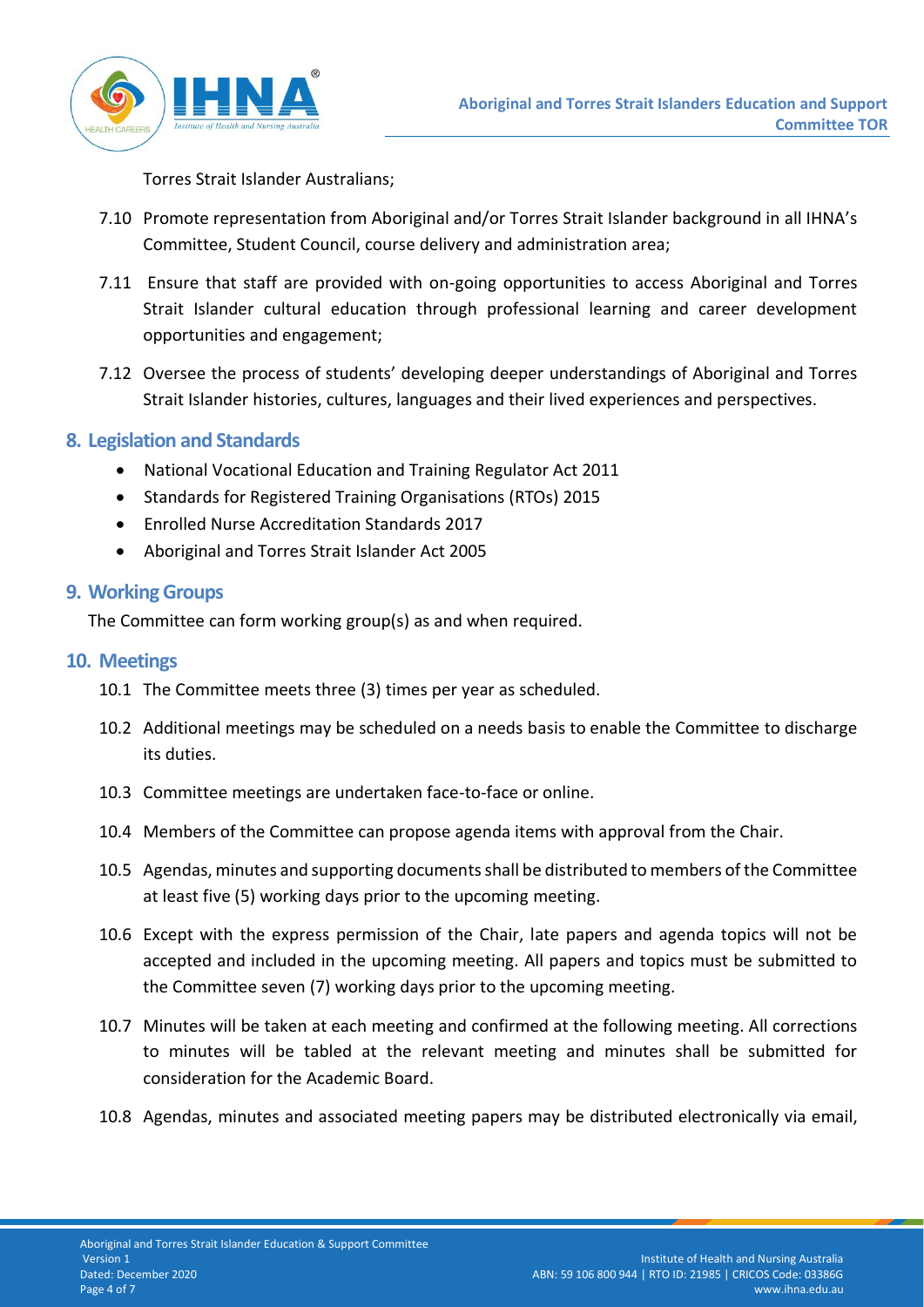

or by uploading to intranet. Some decisions and projects may need additional communication due to their scope. These communications will be determined on a case-by-case basis.

- 10.9 The Deputy Chair shall chair a meeting in the Chair's absence.
- 10.10A quorum of the Committee shall be 50 percent plus one of the memberships.
- 10.11If a conflict of interest occurs, the conflict of interest is to be declared at the beginning of the meeting. The Chairperson, in consultation with the Committee, rules on the conflict.
- 10.12The Committee may establish Working Parties to assist its work, functions and to consider special issues/projects.

#### **11. Minutes**

- 11.1 All meetings are to be minuted.
- 11.2 The draft minutes of meetings must be distributed to all Committee members and observers for review and feedback.
- 11.3 The minutes must record the following:
- 11.4 Date and location of meeting
- 11.5 Attendees, apologies and absentees
- 11.6 Agenda items discussed
- 11.7 Action items (including responsibility and timeframe)
- 11.8 Decisions made (including rationale for decisions).
- 11.9 Minutes of meetings of the Committee must be kept by the secretary and, after approval by the Committee Chair, be presented at the next Board meeting.
- 11.10All minutes of the Committee must be entered into a minute book maintained for that purpose and will be open at all times for inspection by any member.

## **12. Reporting**

This Committee reports to the Academic Board.

## **13. Review**

13.1 The Terms of Reference and the functions of the Committee will be subject to a periodic review by the Academic Board to ensure that it is operating effectively and fulfilling its functions and to guarantee continuing relevance.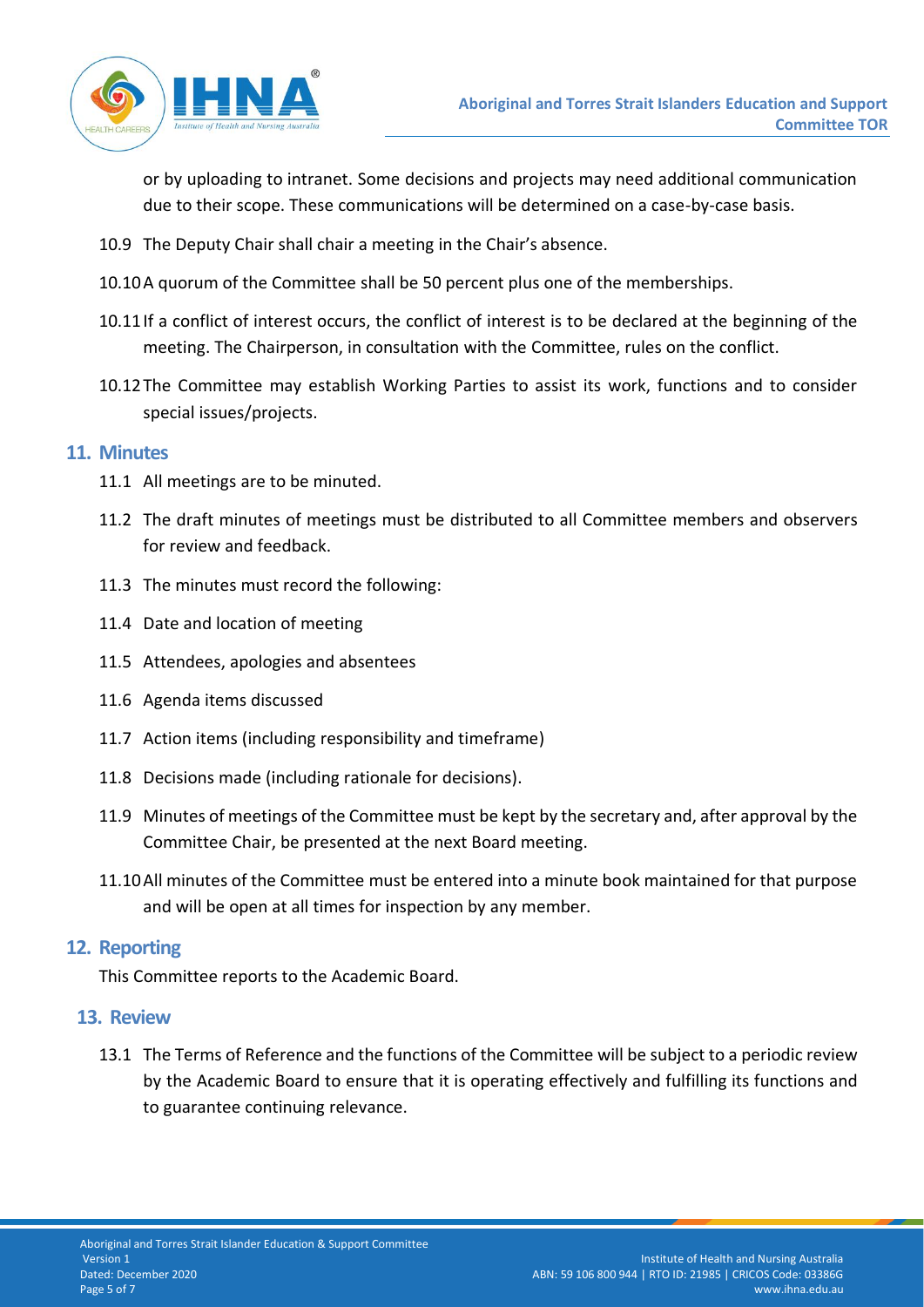

13.2 At the end of the 12-month period the Committee will undertake a self-evaluation of performance. Any areas requiring further attention in the following year will be addressed.

#### **14. References**

University of Technology, Sydney <https://gsu.uts.edu.au/policies/indigenous-policy.html>

14.2 New South Wales Department of Education, Aboriginal Education Strategy and Policy [https://education.nsw.gov.au/teaching-and-learning/aec/policy-strategy-and-business](https://education.nsw.gov.au/teaching-and-learning/aec/policy-strategy-and-business-systems)[systems](https://education.nsw.gov.au/teaching-and-learning/aec/policy-strategy-and-business-systems)

## **15.Document Approval**

| Document ID | Terms of Reference of the Aboriginal and Torres Strait Islanders<br><b>Education and Support Committee</b> |               |            |  |
|-------------|------------------------------------------------------------------------------------------------------------|---------------|------------|--|
| Owner(s)    | Academic Board                                                                                             |               |            |  |
| Approved by | <b>Board of Directors</b>                                                                                  | Date Approved | 30/12/2020 |  |

# **16. Document History**

| Commencing | <b>Version</b> | <b>Summary of Changes</b>                                        | <b>Next Review</b> |
|------------|----------------|------------------------------------------------------------------|--------------------|
| Date       | <b>No</b>      |                                                                  | Date               |
| 18/12/2020 | 1.0            | Initial development; aligning with<br>IHNA's strategic direction | 30/12/2021         |